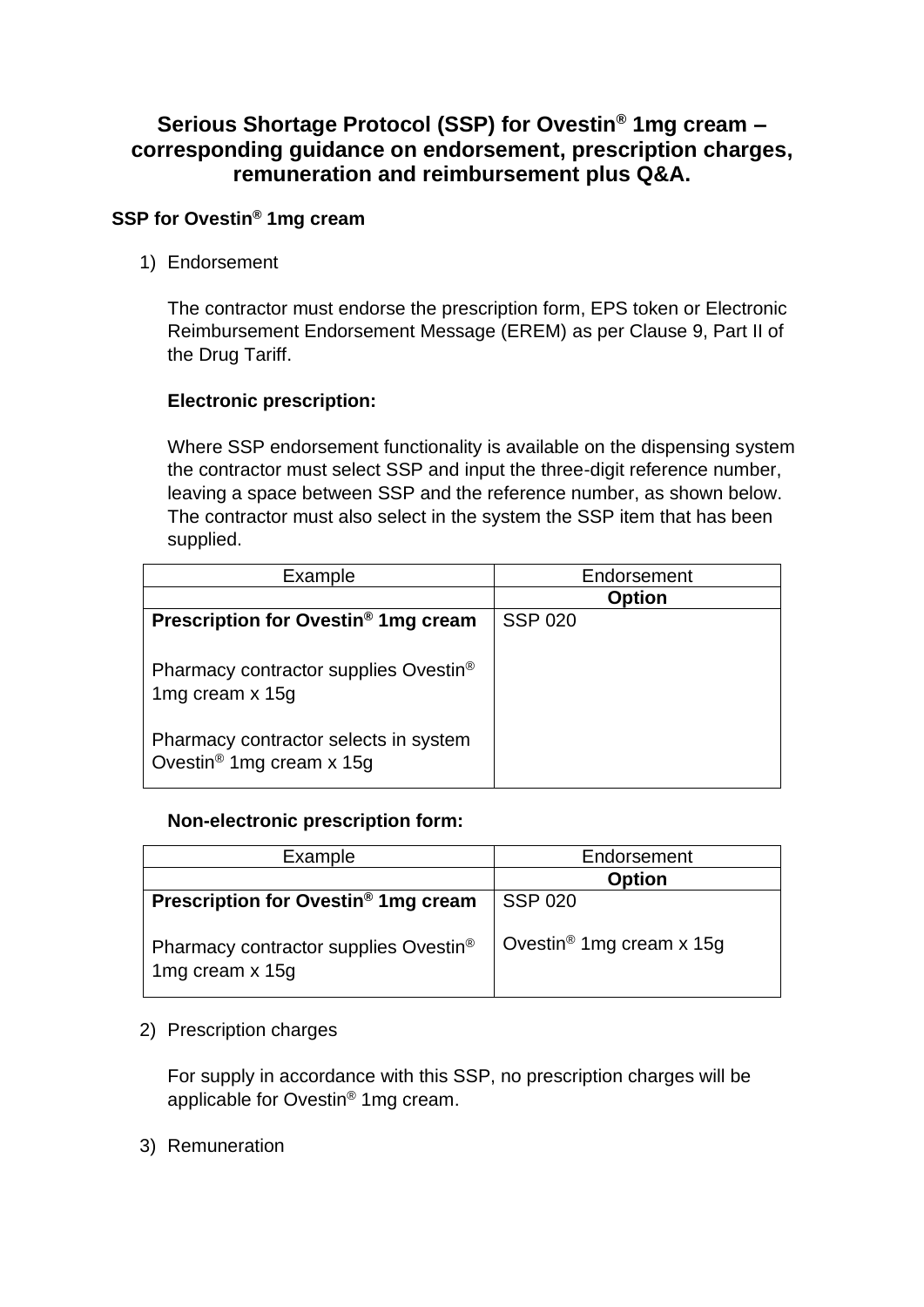Supply in accordance with the SSP will result in the following fees being paid to the contactor:

- One Single Activity Fee (£1.27)
- One SSP fee (£5.35)
- 4) Reimbursement

The supplied product in accordance with this SSP will be reimbursed as if it was dispensed against a prescription. In this instance, contractors will be reimbursed the Part VIIIA reimbursement price for the quantity supplied for Ovestin® 1mg cream.

The reimbursement price will account for VAT payment.

# **Q&A**

## **Will the SSPs apply to cross-border prescriptions?**

Yes. Patients from England, Scotland, Wales or Northern Ireland who present their prescriptions for Ovestin® 1mg cream are eligible to receive a lower quantity under the terms of the SSP.

## **Does the SSPs apply to private prescriptions?**

Yes. The scope of an SSP applies to valid prescriptions that meets the requirements of the Human Medicine Regulations 2012, so it would cover both NHS and private prescriptions, unless where it stated otherwise on the SSP itself.

## **Will prescription charges apply under the SSP?**

As a supply in accordance with the SSP is for a lower quantity compared to supply in accordance with the prescription, for NHS prescriptions, no prescription charge will be applicable.

#### **Can pharmacists use their professional judgement to supply an alternative product to patients?**

Supply in accordance with this SSP only allows supply of a three month quantity when the prescription is for a longer duration. It does not allow the supply of a different product. However, if pharmacists think that an alternative product would be suitable for the patient, they should either contact the prescriber to discuss this (with the patient's consent) or direct the patient back to the prescriber.

#### **What should pharmacists supply if the prescription states less than three months' supply should be dispensed?**